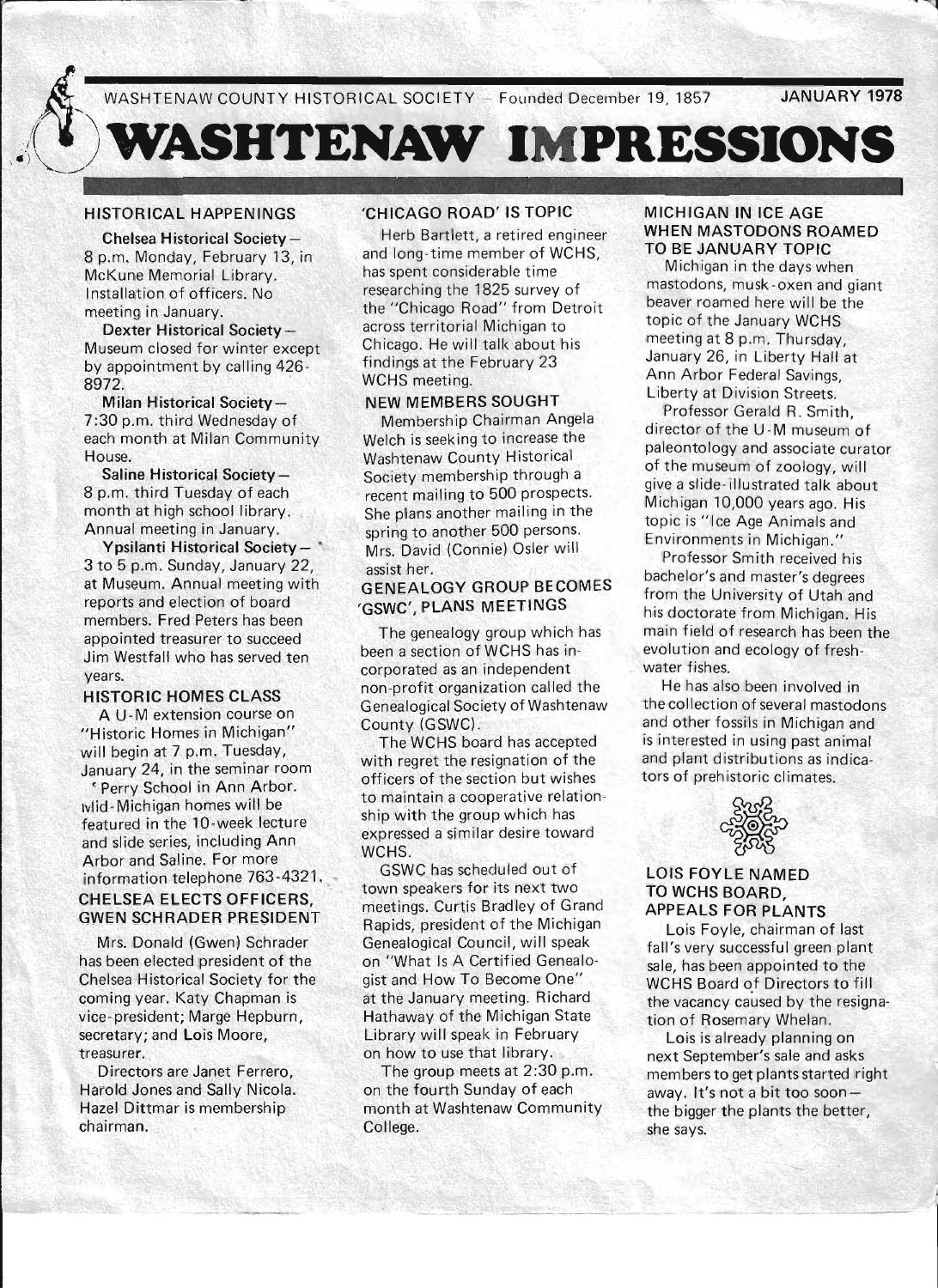# STORY OF YPSI HOUSE **SHOWPLACE TO EIGHT APARTMENTS TO MUSEUM**

Marble salesman Aaron Goodrich and His Honor Lambert Barnes would probably have felt at home at the 1977 Washtenaw County Historical Society Christmas party if they could have been there via time machine,

It was held at the Ypsilanti Historical Society Museum and Archives at 220 N. Huron Street which was their home successively about a century ago. The house underwent a great deal of change but recently has been restored much as it was when they occupied it.

The fourteen -room brick house was festively decorated with traditional greens and red bows all about-on fireplace mantels. tables, and the curving stair rail to the second floor, A Christmas tree surrounded by antique toys stood in the children's room upstairs and a more formal tree downstairs,

Several volunteers from the Ypsilanti Society welcomed WCHS visitors and acted as guides, After a tour visitors could sip eggnog and sample Christmas cookies-traditional lebkuchen and springerle as well as more modern varieties.

Restoring the one-time Ypsilanti showplace which opened as a museum in 1971 was no simple task. In recent years it housed eight apartments, Restoration was not only a matter of steaming off successive layers of wallpaper. It also required tearing out later walls and most of those bathrooms.

While none of the furnishings of the nineteenth century occupants is there, several rooms have been furn ished appropriately for their period. Other rooms have a variety of exhibits from the YHS collection-arrow heads, buttons, Civil War memorabilia, clothing, quilts, and tools for kitchens and cloth making from the days of spinning wheels and sadirons.



Courtesy of Museum

**1** 

## YPSILANTI HISTORICAL MUSEUM Former Ypsilanti showplace built in 1860. \_

The house was built in 1860 by became president. The family Asa Dow, a friend and business<br>remained associated with the<br>paper company for four generapartner of Daniel Lace Quirk who apper company for four genera-<br>merceded him to Vosilanti from tions until it was recently sold. A preceded him to Ypsilanti from tions until it was recently sold.<br>Chicago, It is right pout door to grandson, Daniel T. Quirk was Chicago, It is right next door to grandson, Daniel T, Quirk was determined by the chicago. It is right next door the larger mansard-roofed former mayor in 1947-51. A great<br>Contribution of the man are mandson. Daniel G., was company Quirk home until recently used as Your Carry Thome and Tecentry asset as president at the time of sale.<br>
Position Both houses are situated on a The M. Goodrich, a one-time Example and Solution in the Dow house and hot<br>
icago. It is right next door to<br>
larger mansard-roofed former<br>
irk home until recently used as<br>
silanti City Hall.<br>
Both houses are situated on a<br>
if above the Huron River and

both houses are situated on a<br>bluff above the Huron River and the sea captain and Saline pioneer, to the river. Each had a matching to a March 17, 1865, newspaper.<br>carriage house.

Contemporary newspapers *Commercial* spoke glowingly of attest that Dow was active in the handsome fence with which<br>Yosilanti business affairs for a few years before he returned to their residences: Chicago, He was elected president "It is mainly of wood but<br>of the newly-organized First "It is mainly of wood but of the newly-organized First molded and sanded to imitate<br>National Bank on December 16, National Bank on December 16, iron ... we have seen nothing 1863. He also was an organizer of the Ypsilanti Woolen Manufactur-<br>"ing Company.<br>"Seadweb arms to

Perhaps because of the death manage the Follett House, then<br>of his wife in July 1864 he left Mesilenti's lowest and finest of his wife in July 1864 he left Ypsilanti's largest and finest<br>Ypsilanti, Minerva Miles Dow was a shatel, But after 1966 he bee the second person buried in the salesman for the Batchelder and<br>newly dedicated Highland

Quirk remained and was long<br>prominent in Ypsilanti business and he and his wife lulia lived in affairs. He was involved with Dow the house for several years. in organizing the bank and woolen <sup>i</sup> In May 1879 the Goodriches company. He also helped organize moved to Saline and opened the the city gas plant and Peninsular Goodrich House. The new owners

bought the Dow house and house-<br>their grounds originally extended their grounds originally extended hold goods for \$14,000 according<br>to the river. Each had a matching carriage house.<br>Contemporary newspapers<br>Component of the development of the *Ypsilanti* Goodrich and Quirk were enclosing

so tasty. We are told its cost

g Company.<br>Perhaps because of the death Goodrich came to town to Ypsilanti. Minerva Miles Dow was hotel. But after 1866 he became a the second person buried in the second part in the Retable and newly dedicated Highland Company Monument Works which<br>Cemetery. **Company Monument Works** which metery.<br>Quirk remained and was long<br>throughout southern Michigan He and his wife, Julia, lived in

Paper Company of which he later of the house that was then 42 N.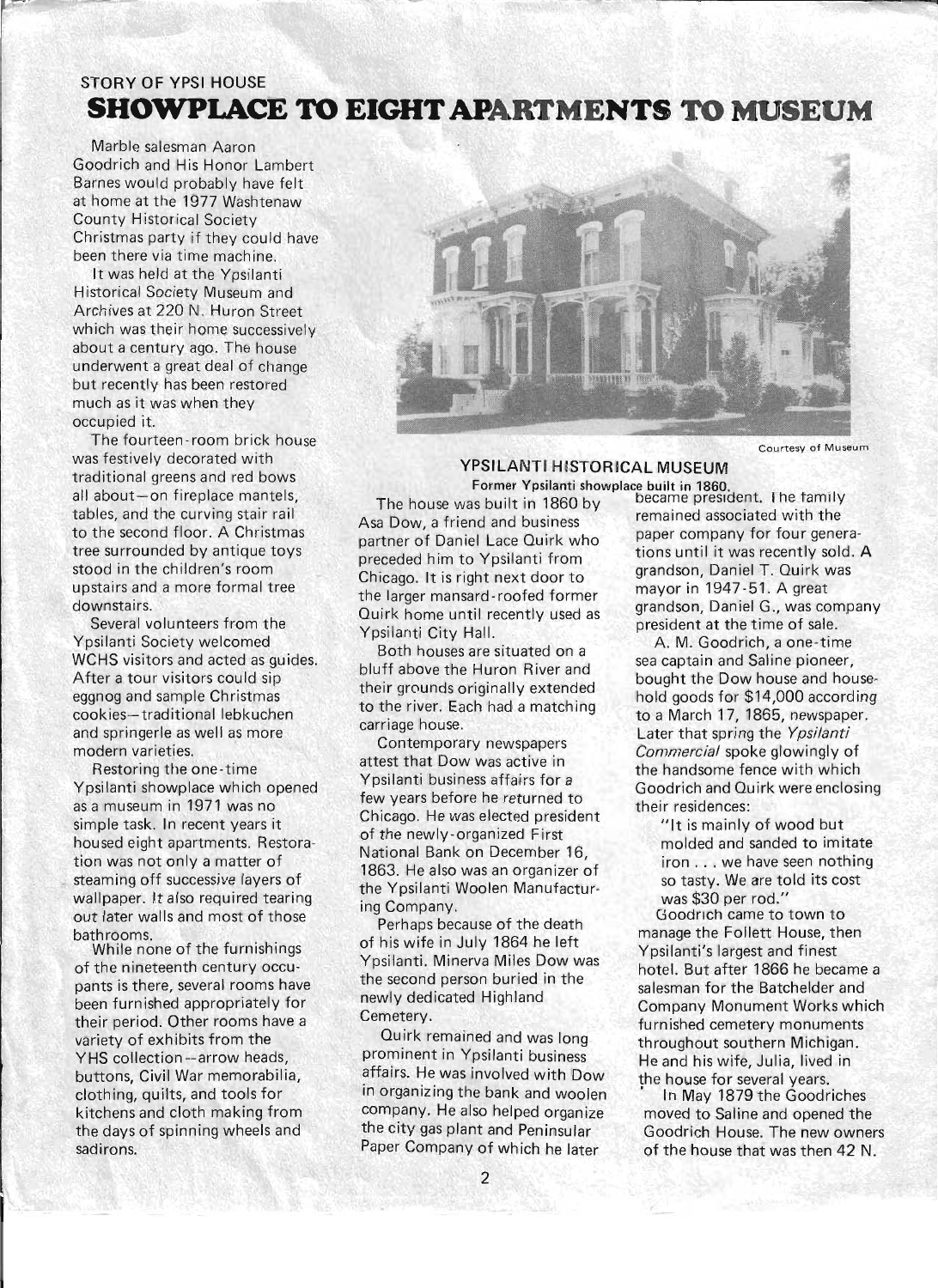Huron Street were Mr. and Mrs. Lambert A. Barnes.

Mrs. Jane Barnes was a daughter of Robert Geddes, one of the county's earliest pioneers. Her husband became president of the Peninsular Paper Company and the bank. He also was mayor from 1875-78 and 1879-80.

Mr. Barnes went to Detroit to have an ulcerated tooth taken care of and died unexpectedly June 30, 1887, apparently from the anesthetic used according to Mrs. Dottie Disbrow, archivist. Mrs. Barnes lived in the house until her death on July 9, 1893.

Later a Miss Ross bought the house and divided it into four apartments. She never lived there. One apartment was occupied by Frederick Alexander, longtime head of the music department at the Normal (now Eastern Michigan University)

The house had been divided into eight apartments and was owned by the city when Mayor John Burton offered it to the society for a museum in 1967 -68. (Mayor Burton was Ypsilanti's first black mayor and then one of only two in the U.S.)

Renovation began. There were four fireplaces downstairs. They were cleaned and polished. They looked like black marble but proved to be imitation.

Underneath layers of wallpaper they found original painted stencilwork. It would have been much too expensive to restore so only sample sections have been left exposed in the front hall and archive room.

A solarium in a bay on the south side had a slat floor open to the basement. It allowed sufficient heat to flow from the furnace for the plants. The solarium is now well stocked with Victorian era plants.

A small front porch to the left of the entrance had no door, but the lower sash of the tall front windows could be pushed upvertical sliding glass doors as it were-to allow almost anyone but a basketball player to walk out onto it without ducking.

In 1975 the Historical Society of Michigan presented its "Award of Merit" to the Ypsilanti Historical Society for "its development and operation of a successful historical museum."

The city owns the house and provided \$14,000 toward the basic renovation. It continues to pay for utilities and a part-time archivist. Until recently there was a part-time paid director who has moved away.

# RESEARCH FURTHER IDENTIFIES WCHS BENEFACTORS WHOSE LEGACIES LIVE ON IN SOCIETY COLLECTIONS

spring from the estate of the late Arbor Gas Light Company. research into her identity. from 1844 to 1877, started the

within months of each other in Ann Arbor and started the Ann 1940-41 and who made bequests Arbor Gas Light Company. He

who gave us Ann Arbor's first copper deposits near Houghton, piano among other things and Michigan, in the mid-nineteenth Marie Louise Douglas. Miss century. Miss Douglas gave her Douglas willed her home at 502 father's papers relating to that E. Huron Street next door to the expedition to the City of First Baptist Church to the U-M Houghton. Regents for the use of WCHS. Miss Parker died August 4, They refused it and it became the 1940, at her home, 913 Church American Baptist Student Center. Street. She gave WCHS a number

costumes about which Curator to her 1930 will. Stuart Thayer was seeking more She also set up a trust fund to information. **care for the antiques. Recently** 

1941, Ann Arbor News says: exceeded the income so it was

women's costumes dating back WCHS. activities (at St. Andrew's Parker. The family moved to Episcopal Church) for Hillsdale, Michigan, where her letters of historical interest." College.

included in the Douglas Papers in her parents in the early 1900's. the Michigan Historical Collection Her father apparently died here in the U-M Bentley Library. and was buried in Forest Hill

from 1844 to 1877, started the the Ann Arbor City Directory is laboratory. He was twice mayor of Her newspaper obituary says

Otherwise museum operation depends on volunteers and special money raising efforts for improvement projects, such as papering the entrance hall or the current basement renovation.

About fifty persons take turns once each month as guides. There is also a board and administration committee. The museum is open from 2 to 4 p.m. Fridays, Saturdays and Sundays.

A \$2,226 check to WCHS last Ann Arbor and started the Ann

Sara Parker prompted some Her father, on the U-M faculty It turns out she was one of medical department and chemistry three local women who died laboratory. He was twice mayor of to the Society. went with her cousin Dr. Douglas The others were Lucy Chapin Houghton when he discovered the

Miss Douglas also gave us her of antique furnishings and dishes collection of nineteenth century then 70 to 150 years old according

Her obituary in the March 21, the cost of administering the trust "She had a rare collection of dissolved and the fund given to

to Civil War days and frequently Miss Parker was born March 19, opened her home to visitors in 1860, in Angelica, New York, to connection with church Charles C. and Cornelia Charles inspection of the dresses and father was a practicing attorney of her unusual collection of and she graduated from Hillsdale

Presumably the letters are She came to Ann Arbor with Her father, on the U-M faculty Cemetery but the first listing in medical department and chemistry of her mother as a widow in 1905.

 $\sim -1$